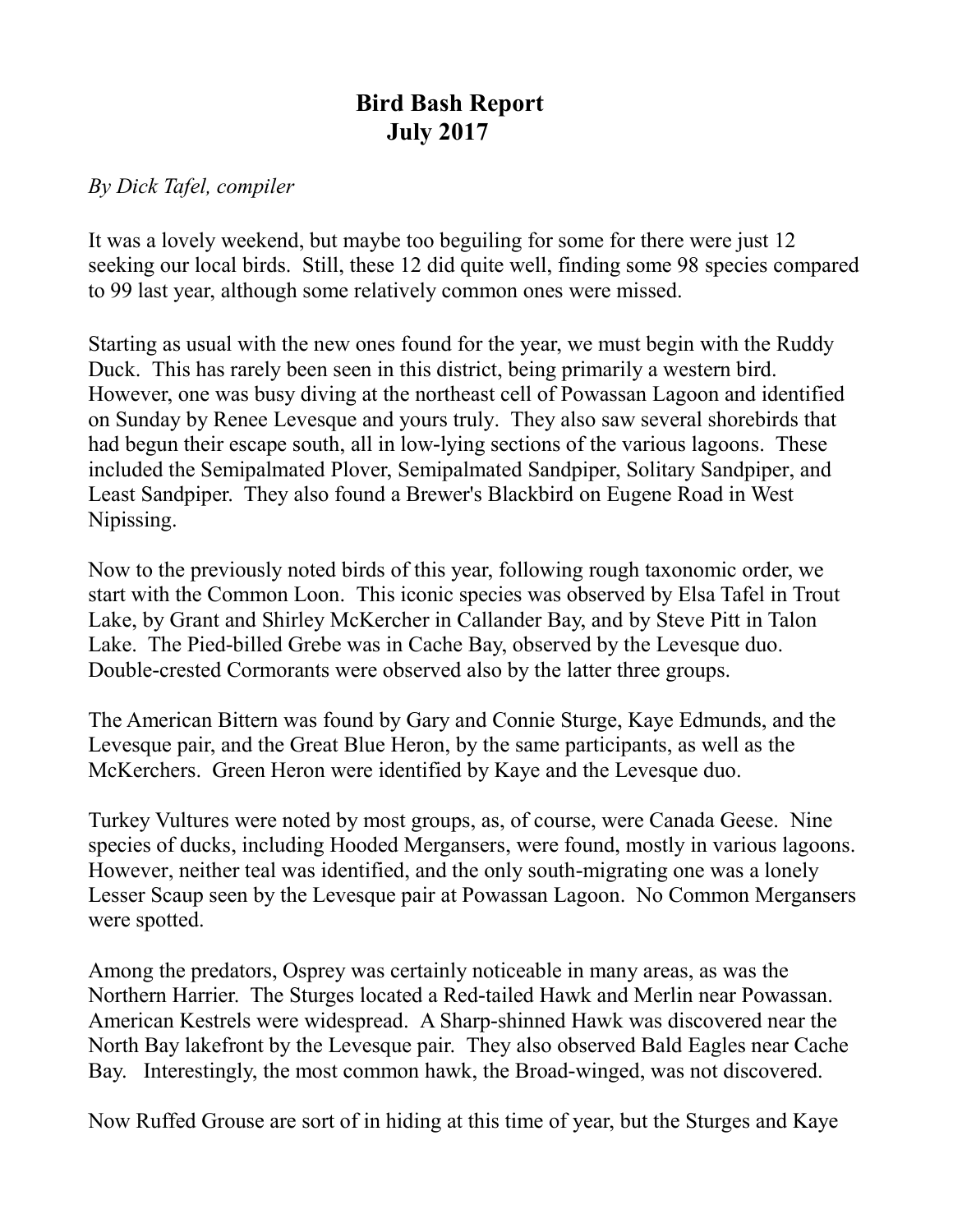each found one. And Kaye also spotted Sandhill Cranes. One American Coot was at the Warren Lagoon, located there by the Levesque duo. Shorebirds seen again during July's Bird Bash included the Killdeer and Spotted Sandpipers, common at most lagoons, while Greater and Lesser Yellowlegs and a Short-billed Dowitcher were spotted by the McKerchers at Callander Lagoon; Lesser Yellowlegs by the Levesque duo at Verner and Warren Lagoons; and a Short-billed Dowitcher with an especially long bill (but not identified as a Long-billed Dowitcher), by the Levesque pair at Warren Lagoon. They also spotted Wilson's Snipe swooping across their car as dusk approached.

Our two common gull species were almost everywhere, while Caspian Terns and Common Terns were discovered at Cache Bay by yours truly. Mourning Doves were observed by Mary Ann Kenrick, among others. Ruby-throated Hummingbirds were spotted by Elsa and several others. The Belted Kingfisher was spotted by the Levesque pair and Kaye.

Yellow-bellied Sapsucker and Pileated Woodpecker were noted by John Levesque, and the latter species also by the McKerchers, while Northern Flickers were observed by most. However, our two main woodpeckers were rather scarce, though Mary Ann did see both at her place within the city.

Getting on to the flycatchers, the Eastern Wood Pewee was spotted by the Sturges near Powassan, as was the Eastern Phoebe, also noted by the Levesque duo and the McKerchers. The latter also found the Great Crested and the Least Flycatchers. Eastern Kingbirds were seen by Kaye, the Sturges and the Levesque pair.

Red-eyed Vireos were still rather ubiquitous, but only the Levesque pair observed the Warbling Vireo, with Renee identifying a Philadelphia Vireo. Blue Jays and American Crows were widespread, Common Ravens somewhat less so, the latter identified by Donna Demarco, among others. Tree and Barn Swallows were the only swallows noted.

Black-capped Chickadees were common, but of the two nuthatches that were noticed, only the McKerchers and Kaye discovered the White-breasted. John observed Brown Creepers near his home within the north part of the city. American Robins were everywhere, but, somewhat surprisingly, only the Sturges found Veery and Hermit Thrushes. But no wrens, kinglets, Eastern Bluebirds and Indigo Buntings were noticed.

The Gray Catbird and Brown Thrasher were observed by Kaye, the Sturges and the Levesque duo, the latter two in Laurier Woods. Cedar Waxwings were widely noted by the Sturges, the McKerchers, and the Levesque pair.

Only 8 species of Wood Warblers were discovered - Yellow, Chestnut-sided, Yellowrumped, Pine, Black and White, American Redstart, Common Yellowthroat, and Canada.